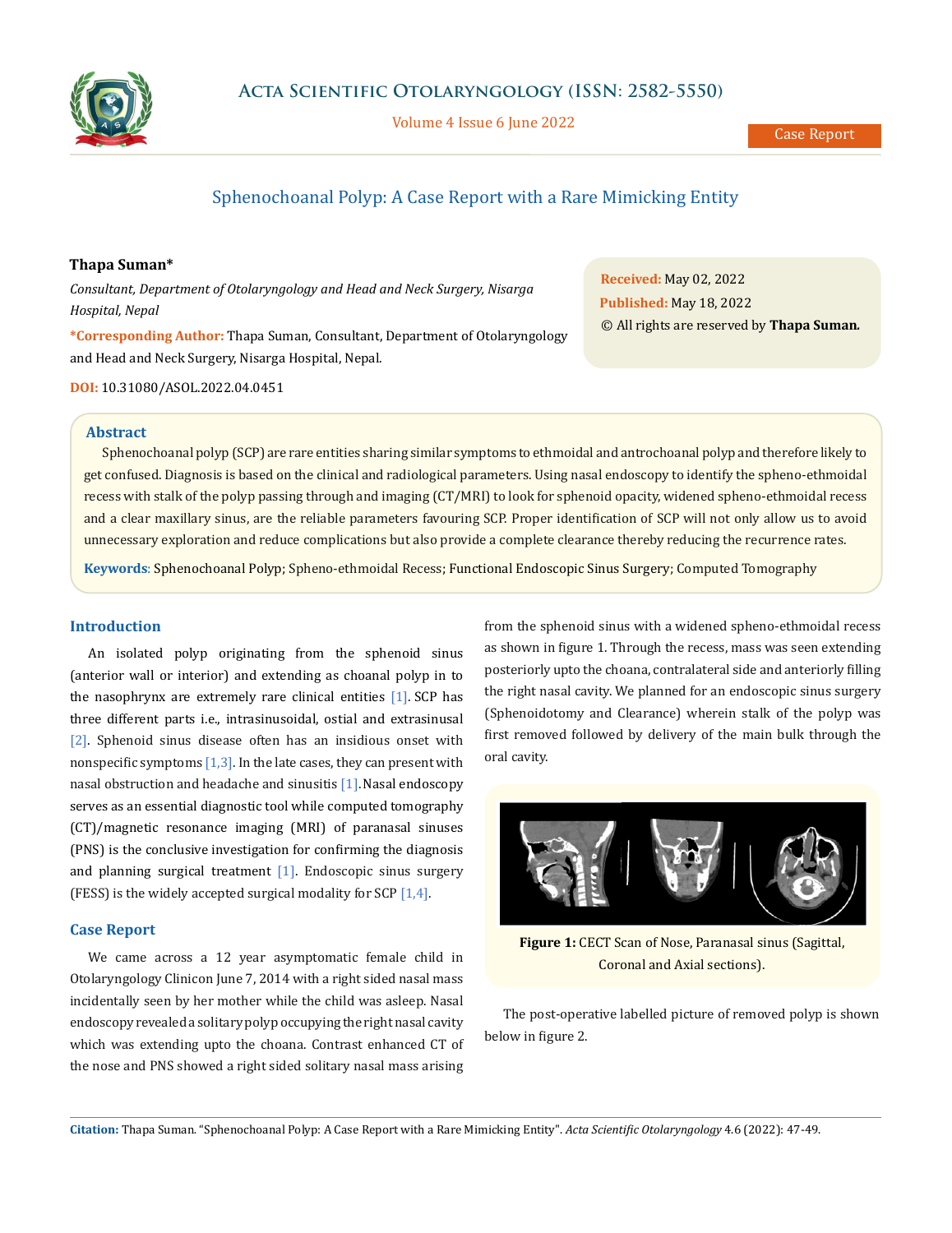

**Figure 2:** Postoperative polyp with the labelled parts.

The histopathology was reported as a benign inflammatory polyp. At six months follow up, child was a symptomatic and a repeat nasal endoscopy was normal.

#### **Discussion**

Nasal polyps usually arise from the maxillary sinus; however, an unusual origin such as sphenoid has occasionally been reported  $[2,5]$ . As with our case report shown in figure 1, the polyp originated from the sphenoid sinus, extended via the widened sphenoethmoidal recess to reach the ipsilateral as well as contralateral choana and also towards the nasal cavity. The sphenoid polyp usually presents before 40 years of age with a major percentage in the adolescent and young adults  $[6]$ . We also came across a 12 year old adolescent girl with SCP as similarly reported by Vuysere., *et al*. (2001). Lim and Sdralis hypothesized that SCP are inflammatory in origin and most are small and asymptomatic, although polyps enlarge over a few years because of persistent infection and may eventually become symptomatic [7]. Cook., *et al*. (1993) proposed that chronic sinusitis and chronic obstruction of the sinus ostia, as well as allergy have a role to play in the development of choanal polyps but which was not evident with our case  $[8]$ .

SCP may be confusing at times especially for the young ENT surgeons  $[4]$ . Nasal endoscopy provides a clear view of the sphenoethmoidal recess and postnasal space. Bist., *et al*. (2007) reported that the definitive diagnosis can be made by the identification of the sinus ostium from which the stalk of the polyp pass through [1]. A routinely perfomed CT scan of the nose and paranasal sinuses as in our case showing an opaque sphenoid sinus and choana, a widened sphenoid ostium with a clear maxillary sinus is likely to be SCP as reported by Acharya., *et al*. (2010) and Lim

and Sdralis (2004) [4,7]. The cornerstone of management of SCP is an endoscopic guided surgical clearance (FESS) because simple polypectomy leaves some part of the polyp inside the sphenoid sinus carrying a high risk of recurrence as reported by Ceylan., *et al*. (2006) and Acharya., *et al*. (2010) [4,9]. Operative complications of endoscopic sphenoid surgery are rare, but surgeons must be aware of the close critical anatomical structures surrounding the sphenoid sinus such as the internal carotid artery, optic nerve, dura mater, cranial nerves III to VI and cavernous sinus  $[4]$ . There were no postoperative complications in our case.

# **Conclusions**

SCP is a rare choanal polyp usually occuring in the adolescent age groups presenting with similar symptoms to antochoanal polyp. But they can be differentiated with the help of clinical (nasal endocopy) and radiological (CT/MRI) modalities. A proper diagnosis, careful plan and safe endoscopic surgery of SCP can avoid unnecessary sinus explorations and complications.

### **Disclosure of Conflicts of Interests**

"I, Suman Thapa declare that there is no conflict of interest regarding the publication of this paper".

## **Bibliography**

- 1. Bist S S., *et al*[. "Isolated sphenochoanal polyp: a rare clinical](https://pubmed.ncbi.nlm.nih.gov/23120388/)  entity". *[Indian Journal of Otolaryngology and Head and Neck](https://pubmed.ncbi.nlm.nih.gov/23120388/)  Surgery* [59.1 \(2007\).](https://pubmed.ncbi.nlm.nih.gov/23120388/)
- 2. Dadas B., *et al*[. "Choanal polyp of sphenoidal origin".](https://pubmed.ncbi.nlm.nih.gov/11052249/) *European [Archives of Otorhinolaryngology](https://pubmed.ncbi.nlm.nih.gov/11052249/)* 257 (2000): 379-381.
- 3. Jadia S., *et al*[. "Nasal mass mimicking antrochoanal polyp".](https://www.ncbi.nlm.nih.gov/pmc/articles/PMC3047578/) *BMJ [Case Report](https://www.ncbi.nlm.nih.gov/pmc/articles/PMC3047578/)* (2010).
- 4. Acharya K., *et al*. "Sphenochoanal polyp. Society of otolaryngologists of Nepal (SOL)". *Nepalese Journal of ENT Head and Neck Surgery* 1.1 (2010): 21-23.
- 5. Weissman JL., *et al*. "Sphenochoanal polyps: evaluation with CT and MR imaging". *Radiology* 178 (1991): 145-148.
- 6. Vuysere S., *et al*[. "Sinochoanal polyp and its variant, the](https://pubmed.ncbi.nlm.nih.gov/1984293/)  [angiomatous polyp: MRI findings".](https://pubmed.ncbi.nlm.nih.gov/1984293/) *European Radiology* 11.1 [\(2001\): 55-58.](https://pubmed.ncbi.nlm.nih.gov/1984293/)
- 7. [Lim WK and Sdralis T. "Regression of a sphenochoanal polyp](https://www.researchgate.net/publication/8578352_Regression_of_a_Sphenochoanal_Polyp_in_a_Child)  in a child". *Laryngoscope* [114.5 \(2004\): 903-905.](https://www.researchgate.net/publication/8578352_Regression_of_a_Sphenochoanal_Polyp_in_a_Child)

48